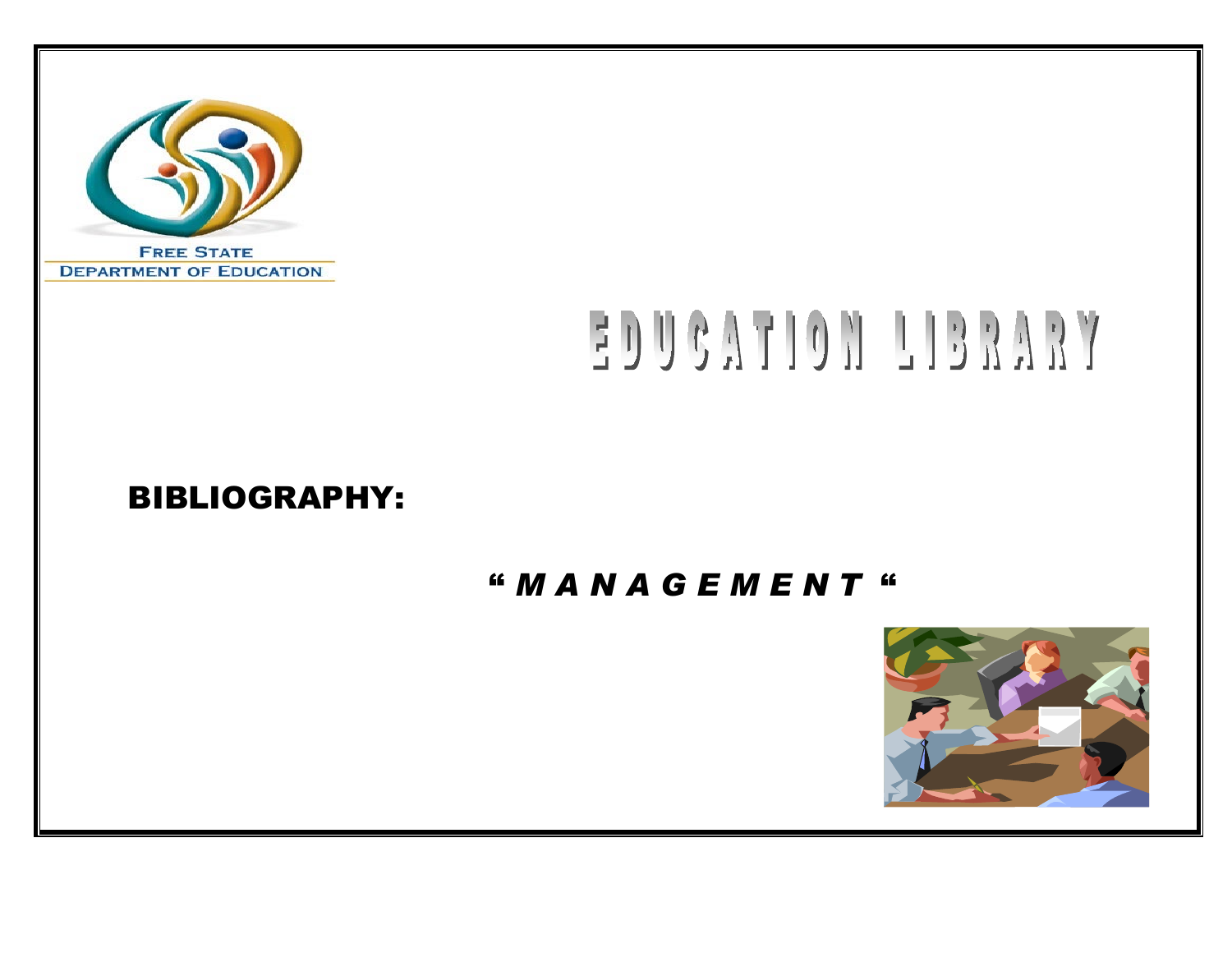#### BOOKS AND AUDIO-VISUAL MATERIAL

| <b>NR</b>         | <b>AUTHOR</b>                   | <b>TITLE</b>                                                                                         | <b>CLASS NR</b>                             |
|-------------------|---------------------------------|------------------------------------------------------------------------------------------------------|---------------------------------------------|
| 1.                | ACKOFF, RL                      | The art of problem solving (c1978)                                                                   | 658.403 ACKOF                               |
| $\overline{2}$ .  | ADAIR, J                        | The challenge of innovation (c1990)                                                                  | 6584065 ADAIR                               |
| 3.                | ADAIR, J                        | Effective leadership (c1998)                                                                         | 658.4092 ADA                                |
| 4.                | ADAIR, J                        | Understanding motivation (c1990)                                                                     | 658.314 ADAI                                |
| 5.                | ADAIR, J                        | Effective motivation (1996)                                                                          | 658.314 ADA                                 |
| 6.                | ANDERSON, L                     | Managing finance and external relations in South Africa (c2005)                                      | 371.2 MAN                                   |
| $\overline{7}$ .  | <b>ANON</b>                     | Educational management = onderwysbestuur (1982)                                                      | 371.2 EDUCA                                 |
| 8.                | <b>ANON</b>                     | Labour law for managers - practical handbook<br>(2004)                                               | Vertical File (Management)                  |
| $\overline{9}$ .  | ARNOLD, JD                      | The complete problem solver (c1992)                                                                  | 658.403 ARNOL                               |
| 10.               | ARRINGTON, L                    | Quality management the bedrock for survival (1991)                                                   | Vertical File (Management)                  |
| 11.               | ATKINSON, S                     | Organisasies aan die werk (1981)                                                                     | 658.456 ATKIN                               |
| $\overline{12}$ . | <b>BADENHORST,</b><br><b>DC</b> | School management (1993)                                                                             | 371.207 BADEN                               |
| 13.               | <b>BADENHORST, J</b>            | School management training (1995)                                                                    | 371.207 BADEN                               |
| 14.               | BADENHORST,<br><b>JJC</b>       | Rekenaargesteunde inligtingbestuur in skole van die Oranje Vrystaatse Onderwys<br>Department (1994)  | 371.200285 BADEN                            |
| 15.               | <b>BASSETT, GW</b>              | Headmasters for better schools (1963)                                                                | 371.2012 BASSE                              |
| 16.               | BASSON, C.JJ.                   | Onderwysbestuur: `n funksie van verwagtinge (1982)                                                   | 371.2 BASSO                                 |
| 17.               | BASSON, CJJ                     | Onderwysbestuur = educational administration education (1991)                                        | 371.2 ONDER                                 |
| 18.               | <b>BASSON, DJVL</b>             | Die vakhoofstelsell in die junior primere fase (1992)                                                | <b>Vertical File</b><br>(School management) |
| 19.               | <b>BENEDICT, OH</b>             | Effective accounting system as a tool towards good management in South African<br>schools (MA, 2003) | Report                                      |
| 20.               | <b>BERKHOUT, F</b>              | The school financial management tools (1992)                                                         | 371.206 BERKH                               |
| 21.               | BERNARD, PB                     | Onderwysbestuur en onderwysleiding (1981)                                                            | 371.207 BERNA                               |
| 22.               | <b>BISSET, S</b>                | Are you managing? (1990)                                                                             | Vertical File (Management)                  |
| 23.               | <b>BLANCHARD, K</b>             | The one minute manager meets the monkey (1990)                                                       | 658.4093 BLANC                              |
| 24.               | <b>BLANCHARD, KH</b>            | The one minute manager (1984)                                                                        | 658.3 BLANC                                 |
| 25.               | <b>BLATCHFORD, R</b>            | Managing the secondary school (1985)                                                                 | 373.12 MAN                                  |
| 26.               | <b>BLUMENTHAL, LA</b>           | Successful oral and written presentations (c1987)                                                    | 658.45 BLUME                                |
| 27.               | BONE, D                         | Quality at work (c1989)                                                                              | 658.562 BONE                                |
| 28.               | BOTT6ERY, M                     | The ethnics of educational management (1992)                                                         | 371.2001 BOTTE                              |
| 29.               | <b>BROCK, SL</b>                | How to write a staff manual<br>(1989)                                                                | 658.455 BROCK                               |
| 30.               | BUBB, S                         | Managing teacher workload<br>(2004)                                                                  | 371.1412 BUB                                |
| $\overline{31}$ . | <b>BUCHNER, J</b>               | (1990)<br>Delegeer is nie speletjie nie                                                              | Vertical File (Management)                  |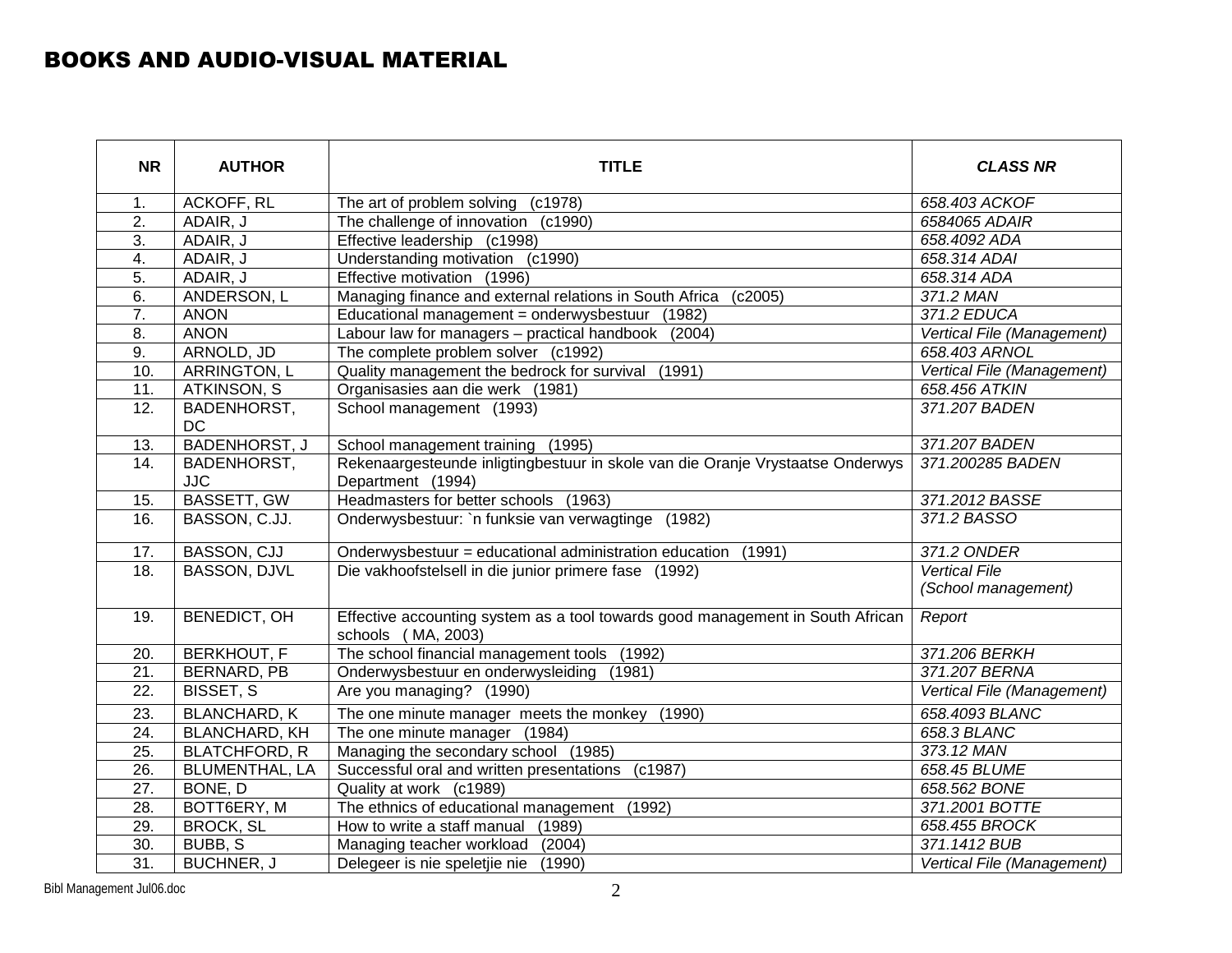| 32.                            | CALDWELL, D          | The customer is always wrong (c1991)                                                          | 658.812 CALDW              |  |
|--------------------------------|----------------------|-----------------------------------------------------------------------------------------------|----------------------------|--|
| 33.                            | CALLAHAN, MG         | The effective school department head (1971)                                                   | 371.2012 CALLA             |  |
| 34.                            | CASSAR, P            | Effective school management : features of a top school, a principal's perspective             | <b>Vertical File</b>       |  |
|                                |                      |                                                                                               | (School Management)        |  |
| 35.                            | CHAPMAN, EN          | The fifty-minute supervisor (1986)                                                            | 658.4071245 CHAPM          |  |
| 36.                            | CHETTY, V            | The role of management in farm schools<br>(2003)                                              | Report                     |  |
| 37.                            | CHOWDHURY, S         | Management 21C (2000)                                                                         | 658.46 MAN                 |  |
| $\overline{38}$ .              | COLEMAN, M           | Women as head teachers (2002)                                                                 | 371.2012 COLE              |  |
| 39.                            | COVEY, SR            | First things first (1994)                                                                     | 658.4093 COVEY             |  |
| 40.                            | CRONJE, GJDEJ        | Introduction to business management (1987)                                                    | <b>658 INTRO</b>           |  |
| 41.                            | CRONJE, GJDEJ        | Inleiding tot die bestuurswese<br>(1987)                                                      | <b>658 INLEI</b>           |  |
| 42.                            | CRONJE, GJDEJ        | Bemarkingsbestuur (1989)                                                                      | 658.8 BEMAR                |  |
| 43.                            | CRONJE, GJDJ         | Introduction to business management (1987)                                                    | 658 022 INT/M              |  |
| 44.                            | DAVIES, TI           | School organization (1969)                                                                    | 373.1207 DAVIE             |  |
| 45.                            | DE BRUYN, PP         | Organisational development in schools through quality management                              | <b>Vertical File</b>       |  |
|                                |                      |                                                                                               | (School Management)        |  |
| 46.                            | DE CONING, T         | Succeed in your own business (1989)                                                           | 658.022 DE CO              |  |
| 47.                            | DE LANGE, JP         | Report of the work committee: education management \ investigation into                       | 371.2 HUM                  |  |
|                                |                      | education, human sciences research council<br>(1981)                                          |                            |  |
| 48.                            | DE WET, PR           | Inleiding tot onderwysbestuur (1981)                                                          | 371.2 DEWE                 |  |
| 49.                            | DE WIT, B            | Strategy synthesis: resolving strategy paradoxes to create competitive advantage              | Vertical File (Management) |  |
|                                |                      | (2005)                                                                                        |                            |  |
| 50.                            | DELL, T              | An honest day's work (c1988)                                                                  | 658.314 DELL               |  |
| 51.                            | <b>DENNISON, PR</b>  | Challenges in educational management (c1987)                                                  | 371.2 DENNI                |  |
| 52.                            | <b>DENTON, K</b>     | Horizontal management (1991)                                                                  | Vertical File (Management) |  |
| 53.                            | DUBREY, N            | Profit from effective marketing (1991)                                                        | 658.8 DUBRE                |  |
| 54.                            | DUNN, RJ             | The missing factor in accountability: improving internal control practices for school         | <b>Vertical File</b>       |  |
|                                |                      | financial management                                                                          | (School Management)        |  |
| 55.                            | <b>EKSTEEN, FRLN</b> | Ondernemingsbestuur (1995)                                                                    | 658 EKSTE                  |  |
| 56.                            | EMMER, ET            | Classroom management for secondary teachers (c1984)                                           | 373.1102 CLASS             |  |
| 57.                            | ESTES, SY            | Verkoop professioneel (c1988)                                                                 | 658.85 ESTES               |  |
| 58.                            | FAIRLIE, R           | Database marketing and direct mail (1993)                                                     | 658.84 FAIRL               |  |
| 59.                            | FIFFER, S            | So you've got a great idea (c1986)                                                            | 658.11 FIFFE               |  |
| 60.                            | FLANAGAN, N          | Management in a minute (1992)                                                                 | 658 FLANA                  |  |
| 61.                            | FRANCIS, D           | Effective problem solving (1990)                                                              | 658.403 FRANC              |  |
| 62.                            | FRITZ, R             | Personal performance contracts (c1987)                                                        | 658.314 FRITZ              |  |
| 63.                            | <b>GLATTER, R</b>    | Understanding school management (1988)                                                        | 371.200941 UNDER           |  |
| 64.                            | GODDARD, I           | School management: appraisal and your school (1992)<br>371.144 GODDA                          |                            |  |
| 65.                            | <b>GOLDRING, EB</b>  | 371.20120973 GOLDR<br>Principals of dynamic schools (1993)                                    |                            |  |
| 66.                            | GOODWIN, FJ          | The art of the headmaster (c1968)                                                             | 371.2 GOODW                |  |
| 67.                            | GRASLEY, RH          | How can you survive a business crises?: to managers solve problems effectively<br>658.403 HOW |                            |  |
|                                |                      | [video]                                                                                       |                            |  |
| 68.                            | GRASLEY, RH          | What should your business plan contain?: a helpful guide for executive                        | 658.4012 WHAT              |  |
|                                |                      | [video<br>management                                                                          |                            |  |
| 69.                            | GRASLEY, RH          | What's the best business for you?: discuss management of businesses<br>[video]                | 658.11 WHATS               |  |
| Bibl Management Jul06.doc<br>3 |                      |                                                                                               |                            |  |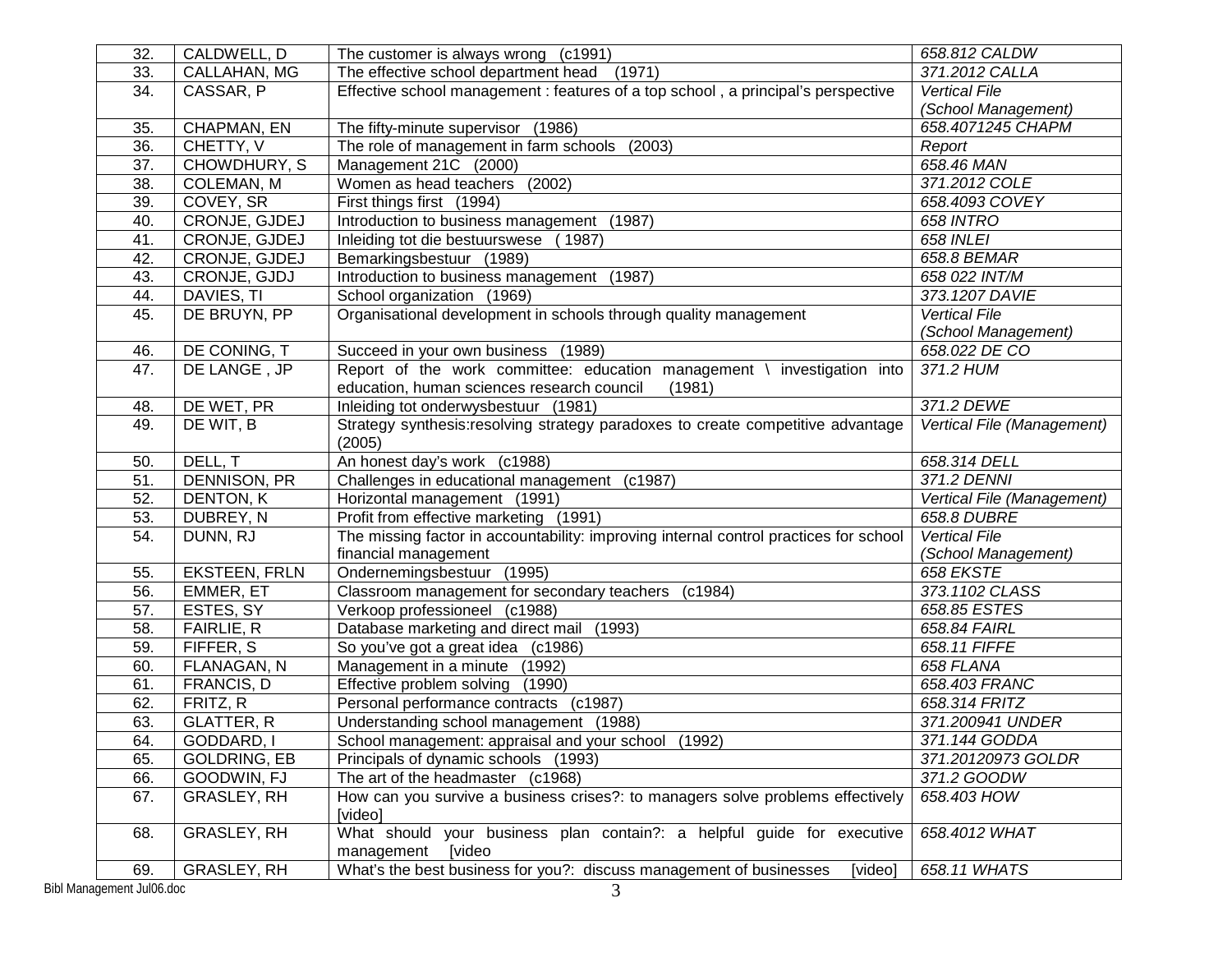| 70.  | GREEN, I            | Vele hande, ligte werk (1990)                                                     | Vertical File (Management) |
|------|---------------------|-----------------------------------------------------------------------------------|----------------------------|
| 71.  | GREENWOOD,          | Total quality management for schools (1994)                                       | 371.207 GREEN              |
|      | МS                  |                                                                                   |                            |
| 72.  | <b>GULTING, J</b>   | Creating people - centered schools (1999)                                         | 371.2 CRE                  |
| 73.  | HARGREAVES,         | The empowered school: the management and practice of development planning         | 371.2070941 HARGR          |
|      | DH                  | (1991)                                                                            |                            |
| 74.  | HART, LB            | Training methods that work (c1991)                                                | 658.312404 HART            |
| 75.  | HASTINGS, C         | Super teams (1990)                                                                | 658.3128 HASTI             |
| 76.  | <b>HASTINGS, PG</b> | Introduction to business (1974)                                                   | <b>658 HASTI</b>           |
| 77.  | HAYNES, ME          | Project management (c1989)                                                        | 658.404 HAYNE              |
| 78.  | HAYNES, ME          | Effective meeting s skills (c1988)                                                | 658.456 HAYNE              |
| 79.  | HEERDEN, SH         | n Bestuursinligtingstelsel vir hoofed van primere skole                           | <b>Vertical File</b>       |
|      |                     |                                                                                   | (School Management)        |
| 80.  | HELLER, DH          | Winning ideas from winning schools<br>(1989)                                      | 373.1207 HELLE             |
| 81.  | HELLER, R           | Essential managers manual (1998)                                                  | 658.4 HEL                  |
| 82.  | HEYNS, MG           | 'n Ondersoek na die opleiding en keuring van onderrigsituasie en vernuwing in die | 371.201 HEYNS              |
|      |                     | Vrystaatse sekondere skole                                                        |                            |
| 83.  | HINGSTON, P         | The greatest sales and marketing (1989)                                           | 658.8 HINGS                |
| 84.  | HUGHES, M           | Managing education (c1985)                                                        | 371.200941 MANAG           |
| 85.  | HUMPHREY, J         | How a business works (1987)                                                       | 658 HUMPH                  |
| 86.  | INNES, D            | Tracking progress on employment equity (2001)                                     | Vertical File (Management) |
| 87.  | JANSON, CA          | n Analise van die organisasiekultuur van toppresterende skole<br>(1993)           | 371.2 JANSO                |
| 88.  | KIM, SH             | Essence of creativity (1990)                                                      | 658.403 KIM                |
| 89.  | KINDLER, HS         | Managing disagreement constructively (c1988)                                      | 658.3145 KINDL             |
| 90.  | KINDLER, HS         | Risk taking (c1990)                                                               | 658.403 KINDL              |
| 91.  | KIRSTEN, T          | Goeie kommunikasie: waar begin dit? (1993)                                        | Vertical File (Management) |
| 92.  | KRIEL, JL           | Die posisie en administrasie van ons Onderwys teen die agtegrond van              | <b>Vertical File</b>       |
|      |                     | Provinsiale bestuur = the position and administration of O.F.S education against  | (School Management)        |
|      |                     | the background of Provincial Government                                           |                            |
| 93.  | KROON, J            | Algemene bestuur (1986)                                                           | 658 ALGEM                  |
| 94.  | KUHN, RL            | Handbook for creative and innovative managers (1988)                              | 658.4 HANDB                |
| 95.  | LAY, PMQ            | Die beginsels van handelsdataverwerking (1985)                                    | 658.054 BEGIN              |
| 96.  | LAY, PMQ            | The principles of business computing (1985)                                       | 658.045 PRINC              |
| 97.  | LEITHEWOOD, KA      | Improving principal effectiveness (1986)                                          | 371.2012 LEITH             |
| 98.  | LUMBY, J            | Managing human resource in South African schools (c2003)                          | 371.201 MAN                |
| 99.  | LYNN, J             | Decisions, decisions: important aspect of management                              | 658.403 LYN                |
|      |                     | [video]                                                                           |                            |
|      | 100.   MACBEATH, J  | Improving school effectiveness (2001)                                             | 371.2 IMP                  |
| 101. | MACKENZIE, CG       | New models of school management in South Africa: license for change or            | <b>Vertical File</b>       |
|      |                     | (School management)<br>loophole for separatism? (1993)                            |                            |
| 102. | MADDUX, RB          | Delegating to achieve results (c19990)                                            | 658.402 MADDU              |
| 103. | MADDUX, RB          | Successful negotiation (c1988)                                                    | 658.4 MADDU                |
| 104. | MADDUX, RB          | Team building (c1988)                                                             | 658.4092 MADDU             |
|      |                     |                                                                                   |                            |
| 105. | MAMPURU, KC         | Negotiation skills in education management (1994)                                 | 371.200968 MAMPU           |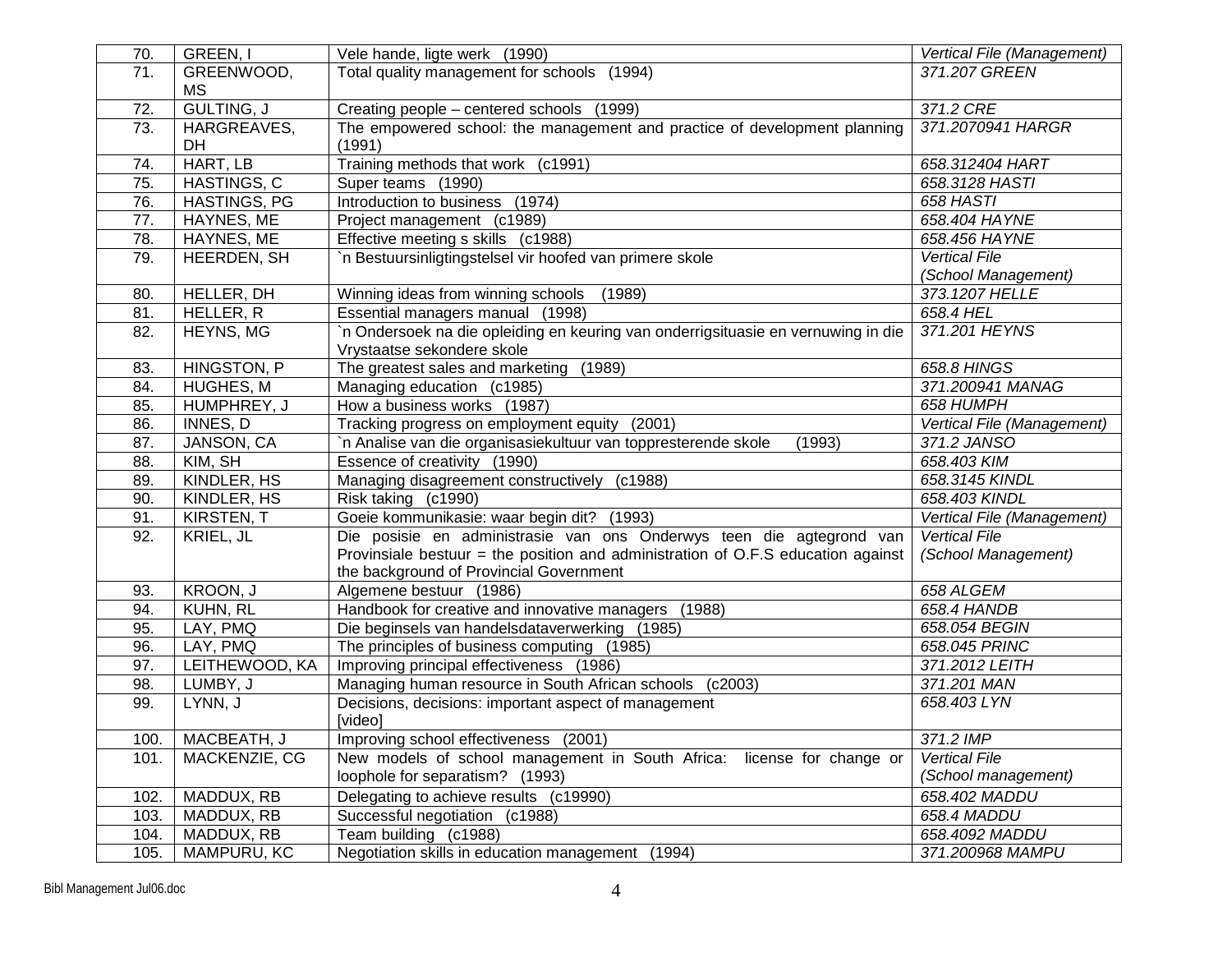| 106. | MANNING, AD    | Communicating for change (1987)                                                                              | 658.400968 MANNI           |
|------|----------------|--------------------------------------------------------------------------------------------------------------|----------------------------|
| 107. | MANNING, AD    | The new age strategist (1988)                                                                                | 658.4060968 MANNI          |
| 108. | MARTIN, WB     | Quality customer service (c1989)                                                                             | 658.812 MARTI              |
| 109. | MARX, FW       | Bedryfsleiding (1978)                                                                                        | 658 MARX                   |
| 110. | MARZANO, RJ    | Classroom management (c2003)                                                                                 | 371.1024 MAR               |
| 111. | MATTHEW, R     | The role of the deputy head in the comprehensive school<br>(1982)                                            | 371.2012 MATTH             |
| 112. | Mc CORMACK,    | What they still don't` teach you at Harvard Business School : practical advice on                            | 650.1 MACCO                |
|      | MН             | how to be a super salesman, world-class negotiator, personal positioning, time                               |                            |
|      |                | management, getting organized, etc<br>[video]                                                                |                            |
| 113. | McARDLE, GEH   | Developing instructional design (c1991)                                                                      | 658.312404 MACAR           |
| 114. | McELWAIN, JE   | Succession plans designed to manage change (1991)                                                            | Vertical File (Management) |
| 115. | MENTZ, PJ      | Organisasieklimaat in sekondêre skole (1990)                                                                 | 373.1 MENTZ                |
| 116. | MEYER, M       | Effective facilitation (2004)                                                                                | 658.3124 MEY               |
| 117. | MISSELHORN, H  | Some basic principles change and development in organizations (1997)                                         | Vertical File (Management) |
| 118. | MOKHETHI, ME   | The management tasks of the principal with regard to the newly - appointed non-                              | Report                     |
|      |                | beginner teacher (1996)                                                                                      |                            |
| 119. | MOKONE, ND     | Management skills :a training need analysis of primary school principals in                                  | Report                     |
|      |                | Mangaung - Bloemfontein in the Motheo district of the Free State province                                    |                            |
|      |                | (2002)                                                                                                       |                            |
| 120. | MOL, A         | Help! Ek is `n bestuurder (1990)                                                                             | 658.3 MOL                  |
| 121. | MORPHET, EL    | Educational organization and administration<br>(1967)                                                        | 371.2 MORPH                |
| 122. | MORPHET, EL    | Educational and administration (c1982)                                                                       | 371.2 MORPH                |
| 123. | NDHLOVU,T.     | Creating people - centred schools. Learning guide (1999)                                                     | 371.2 CRE                  |
| 124. | NEWELL, CA     | 371.2 NEWEL<br>Human behavior in educational administration (1978)                                           |                            |
| 125. | NGCONGO, RGP   | Conflict management and resolution (1995)                                                                    | 371.200968 NGCON           |
| 126. | NGCONGO, RGP   | Educational leadership for schools (1995)                                                                    | 371.200968 NGCON           |
| 127. | PASCALE, RT    | Managing on the edge (1990)                                                                                  | 658.4 PASCA                |
| 128. | PEEL, M        | How to make meetings work (1988)                                                                             | 658.456 PEEL               |
| 129. | PIEK, GC       | School management 2 (1992)                                                                                   | 371.207 PIEK               |
| 130. | PINNINGTON, A  | Using video in training and education (c1992)                                                                | 658.312404 PINNI           |
| 131. | POKRAS, S      | Systematic problem-solving and decision-making (c1989)                                                       | 658.403 POKRA              |
| 132. | POTGIETER, MJ  | Strategiese beplanning in skole                                                                              | Vertical File (Planning)   |
| 133. | PRINSLOO, R    | Strategic planning model (2000)                                                                              | Vertical File (Planning)   |
| 134. | PRINSLOO, R    | An approach to strategic planning (2000)                                                                     | Vertical File (Planning)   |
| 135. | PUTH, G        | The communicating manager (1994)                                                                             | 658.45 PUTH                |
| 136. | REEKIE, WD     | Elements of South African business finance (1989)<br>658.150968 REKI                                         |                            |
| 137. | <b>RIEP</b>    | Participative developments of mathematics, science and technology in schools                                 | Report                     |
|      |                | [200?]                                                                                                       |                            |
| 138. | ROCHER, PC     | Die toepassingsmoontlikhede van die beginsels van 'Total Quality Management'                                 | Report                     |
|      |                | in onderwyskonteks (M Ed, 2000)                                                                              |                            |
| 139. | SCHULTZ, LE    | The rings of management: the new management theory (1991)                                                    | Vertical File (Management  |
| 140. | SEEKINGS, D    | How to organize effective conferences and meetings (1984)                                                    | 658.4563 SEEKI             |
| 141. | SERGIOVANNI, T | Handbook for effective department leadership: concepts and practices in today's<br>secondary schools (c1984) | 373.12013 SER              |
| 142. | SHELLEY, A     | Brands and branding in South Africa vol.2 (1994)                                                             | 658.8270968 BRAND          |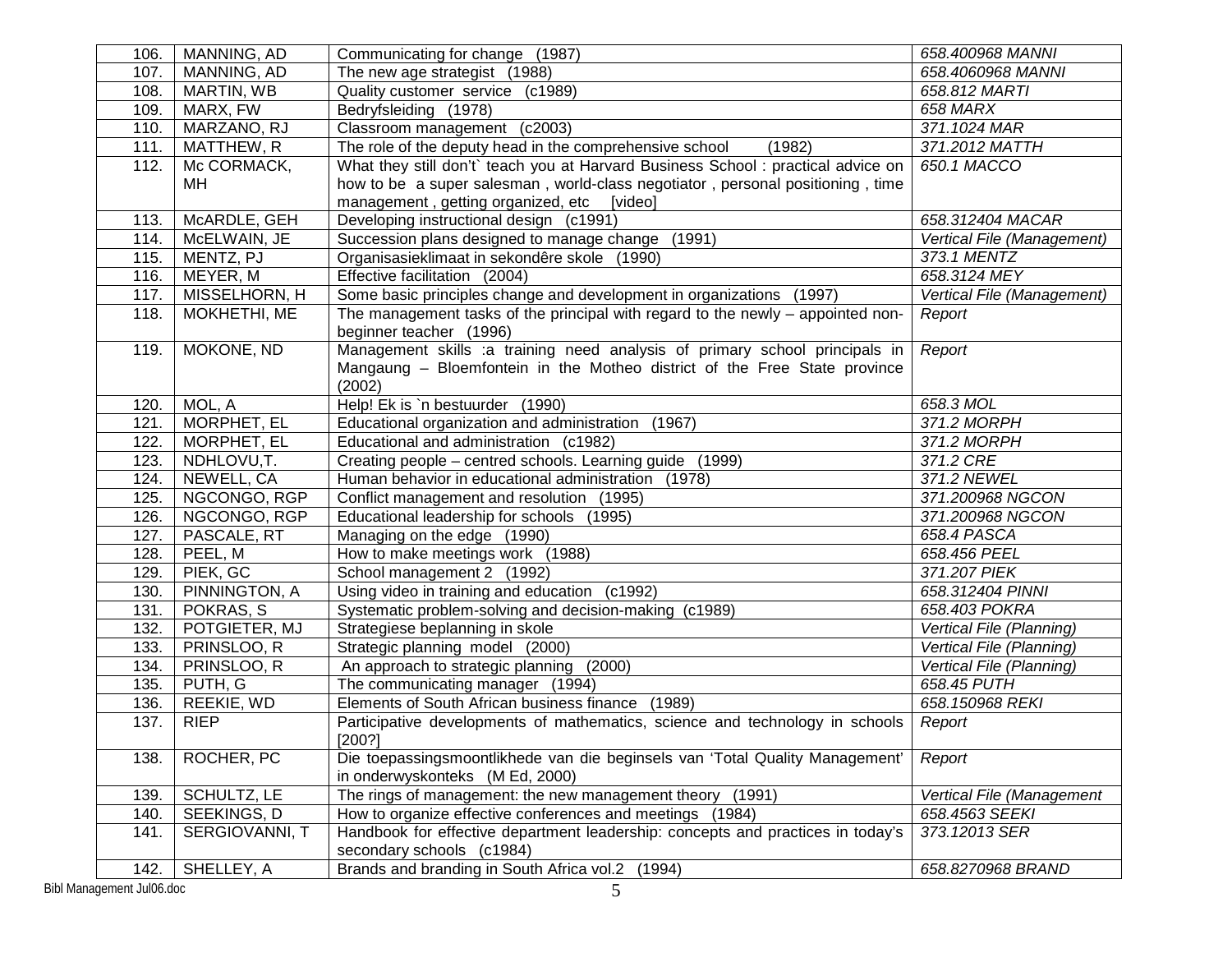| 143. | SMIT, PJ                     | Management principles (1992)                                                        | 658.00968 MANAG            |
|------|------------------------------|-------------------------------------------------------------------------------------|----------------------------|
| 144. | SQUELCH, J                   | Eight keys to effective school management in South Africa<br>(1994)                 | 371.2070968 SQUEL          |
| 145. | STARK, E                     | Werkmotivering : die komponent van personeelbestuur word bespreek<br>[video]        | 658.314 STA                |
| 146. | STEEENSKAMP,                 | Die werkbeskrywing van personeel verbonde<br>aan<br>skole<br>`n<br>met              | Report                     |
|      | <b>FW</b>                    | landboustudierigting: `n bestuursmatige perspektief (2002)                          |                            |
| 147. | STEYN, GM                    | Human resource management in education (2002)                                       | 371.201 STE                |
| 148. | SURRIDGE, M                  | Finance, information and business (1993)                                            | 658.15 SURRI               |
| 149. | SURRIDGE, M                  | People, marketing and business (1995)                                               | 658.3 SURRI                |
| 150. | SWANSON, BB                  | Introduction to home management (c1981)                                             | 640 SWA                    |
| 151. | THERON, PF                   | Riglyne vir die skoolhoof (1988)                                                    | 371.2012 THERO             |
| 152. | URNBALL, C                   | Business studies module 1 and 2 (2000)                                              | 658 TURNB                  |
| 153. | VAN DER                      | Brands and branding in South Africa vol.1 (1993)                                    | 658.8270968 BRAND          |
|      | HEEVER, J                    |                                                                                     |                            |
| 154. | VAN DER LINGEN,              | Gee meer as net wortels vir jou donkies (1992)                                      | Vertical File (Management) |
|      | B                            |                                                                                     |                            |
| 155. | <b>VAN DER</b>               | Ondernemingsbestuur (1986)                                                          | 658 VDMER                  |
|      | MERWE, WJC                   |                                                                                     |                            |
| 156. | VAN DER WALT, A              | Marketing success stories (1989)                                                    | 658.800968 MARKE           |
| 157. | <b>VAN DER</b>               | `n Agenda vir `n onderwysbestuurspraktyk tot die jaar 2000<br>(1987)<br>371.2 VDWES |                            |
|      | WESTHUIZEN                   |                                                                                     |                            |
| 158. | VAN DER                      | Doeltreffende onderwysbestuur (1990)                                                | 371.2 DOELT                |
|      | WESTHUIZEN,                  |                                                                                     |                            |
|      | P.C                          |                                                                                     |                            |
| 159. | <b>VAN DER</b>               | Schools as organizations (1996)                                                     | 371.2 SCHOO                |
|      | WESTHUIZEN, PC               |                                                                                     |                            |
| 160. | <b>VAN DER</b>               | Onderwysbwstuur: grondslae en riglyne (1986)                                        | 371.2 VDWES                |
| 161. | WESTHUIZEN, PC<br><b>VAN</b> | Die personeelfunksie en onderwysbestuur (c1993)<br>371.201 VAN K                    |                            |
|      | KRADENBURG,                  |                                                                                     |                            |
|      | LP                           |                                                                                     |                            |
| 162. | VAN NIEKERK,                 | Eietydse bestuur (c1987)                                                            | 658 VAN N                  |
|      | <b>WP</b>                    |                                                                                     |                            |
| 163. | VAN NIEKERK,                 | Inleiding tot produksiebestuur (c1980)                                              | 658.8 VAN N                |
|      | <b>WP</b>                    |                                                                                     |                            |
| 164. | VAN NIEKERK,                 | Contemporary management (c1988)                                                     | 658 VAN N                  |
|      | <b>WP</b>                    |                                                                                     |                            |
| 165. | VAN SCHOOR,                  | Study management (1994)                                                             | 371.302812 VAN S           |
|      | <b>WA</b>                    |                                                                                     |                            |
| 166. | VAN WYK, C                   | Strategiese beplanning onderwysbestuursaksioma                                      | Vertical File (Planning)   |
| 167. | VAN ZYL, JJL                 | Die kuns van doelgerigte bestuur (1991)                                             | 658.4012 VAN Z             |
| 168. | VERMEULEN, LP                | Personeelbestuur (1987)                                                             | 658.3 VERME                |
| 169. | WALKER, AG                   | International trade procedures and management (1995)                                | 658.848 WALKE              |
| 170. | <b>WALTERS, R</b>            | School management in teaching practice 1 (1991)                                     | 371.207 WALTE              |
| 171. | WALTERS, R                   | School management in teaching practice 2 (1992)                                     | 371.207 WALTE              |
| 172. | WEBB, LD                     | Personnel administration in education (c1987)                                       | 371.201 PERSO              |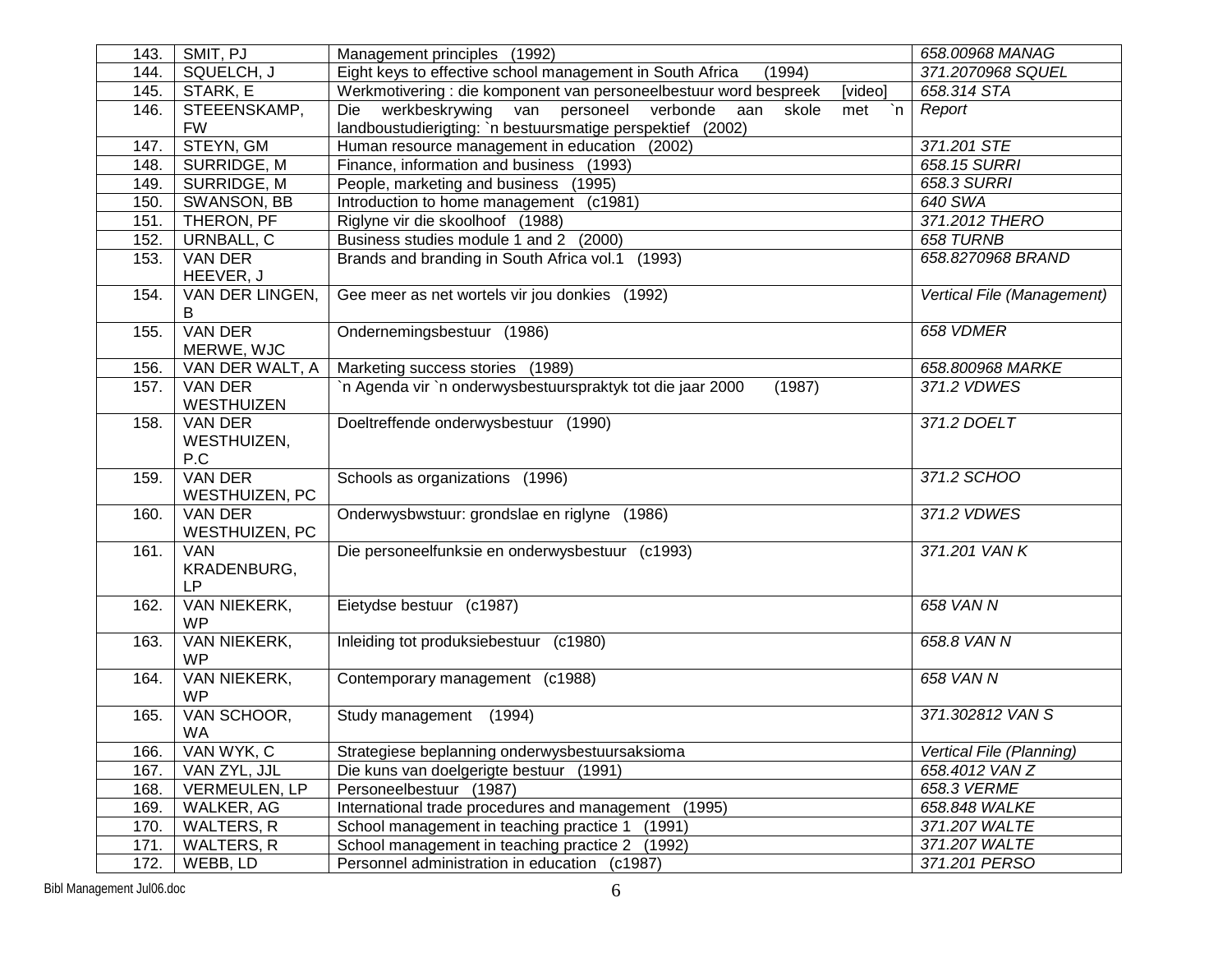| 173. | WEBSTER, WG    | Learner-centered principal ship (1994)                      | 371.2012 WEBST   |
|------|----------------|-------------------------------------------------------------|------------------|
| 174. | WEISS, DH      | How to be a successful interviewer (c1988)                  | 6583124 WEISS    |
| 175. | WEISS, DH      | How to delegate effectively (c1988)                         | 658.402 WEISS    |
| 176. | WEISS, DH      | Creative problem solving (c1988)                            | 658.403 WEISS    |
| 177. | WESSELS, L     | Verdien geld tuis (1989)                                    | 658.022 WESSE    |
| 178. | WILSON, DA     | Managing information (1993)                                 | 658.4038 WILSO   |
| 179. | WRIGHNT, C     | A guide to small business management in South Africa (1987) | 658.0220968 WRI  |
| 180. | WRIGHT, C      | Timmins guide to small business management (1977)           | 658.022 WRI      |
| 181. | WRIGHT, C      | Timmins gids tot kleinsakebestuur (1977)                    | 658.022 WRI      |
| 182. | ZACCARELLI, HE | Training managers to train (c1988)                          | 658.312404 ZACCA |

## ARTICLES IN MAGAZINES

| <b>NR</b> | <b>AUTHOR</b>   | <b>TITLE</b>                                                                                                        | <b>MAGAZINE</b>                                                |
|-----------|-----------------|---------------------------------------------------------------------------------------------------------------------|----------------------------------------------------------------|
| 183.      | ALVY, H         | Growing into leadership:  help new principals master their multiple<br>roles [35/125]                               | Educational Leadership, 62(8), May<br>'05, pp.50-54            |
| 184.      | BOTHMA, JH      | Uitwerking van `n bestuursontwikkelingseminaar (takseersentrum) op<br>onderwysleiers in die Oranje Vrystaat [65/70] | S.A Tydskr vir Opvk 10(5)                                      |
| 185.      | BUWALDA, RA     | Stress among middle level managers in schools [59/69]                                                               | Tvl Ed News, 86(7), 1990,<br>pp. 17-19                         |
| 186.      | CARL, AE        | Die skoolhoof as visionere kurrikulumeier in `n tydperk<br>van<br>transformasie [12/88]                             | Die Unie , 92 (4), Febr. '96,<br>pp.106-110                    |
| 187.      | CARR, M         | Got the time?: a new approach to time management [11/93]                                                            | The High School Magazine,<br>$4(4)$ ,<br>Jun/July '97, pp.22-4 |
| 188.      | CASAVANT, MD    | Effective leadership: bringing mentoring and creativity to the principal<br>ship [24/108]                           | NASSP Bulletin, 85(624), Apr. '01,<br>pp. 71-81                |
| 189.      | CHILDS-BOWEN, D | Principals: leaders and leaders [10/106]                                                                            | NASSP Bulletin, 84(616), May '00,<br>pp. 27-34                 |
| 190.      | COOK, WJJR      | Strategic planning                                                                                                  | Phi Delta Kappan, 86(1), Sep. '04,<br>pp.73-                   |
| 191.      | DAVID, JL       | Site-based management: making it work                                                                               | Educational Leadership, 53(4), Dec.<br>'95/Jan. '96, pp.4-50   |
| 192.      | DYFOUR, R       | The learning-centered principal:  focus on advancing student and<br>staff learning [20/112]                         | Educational Leadership, 59(8), May<br>$'02$ , pp. 12-15        |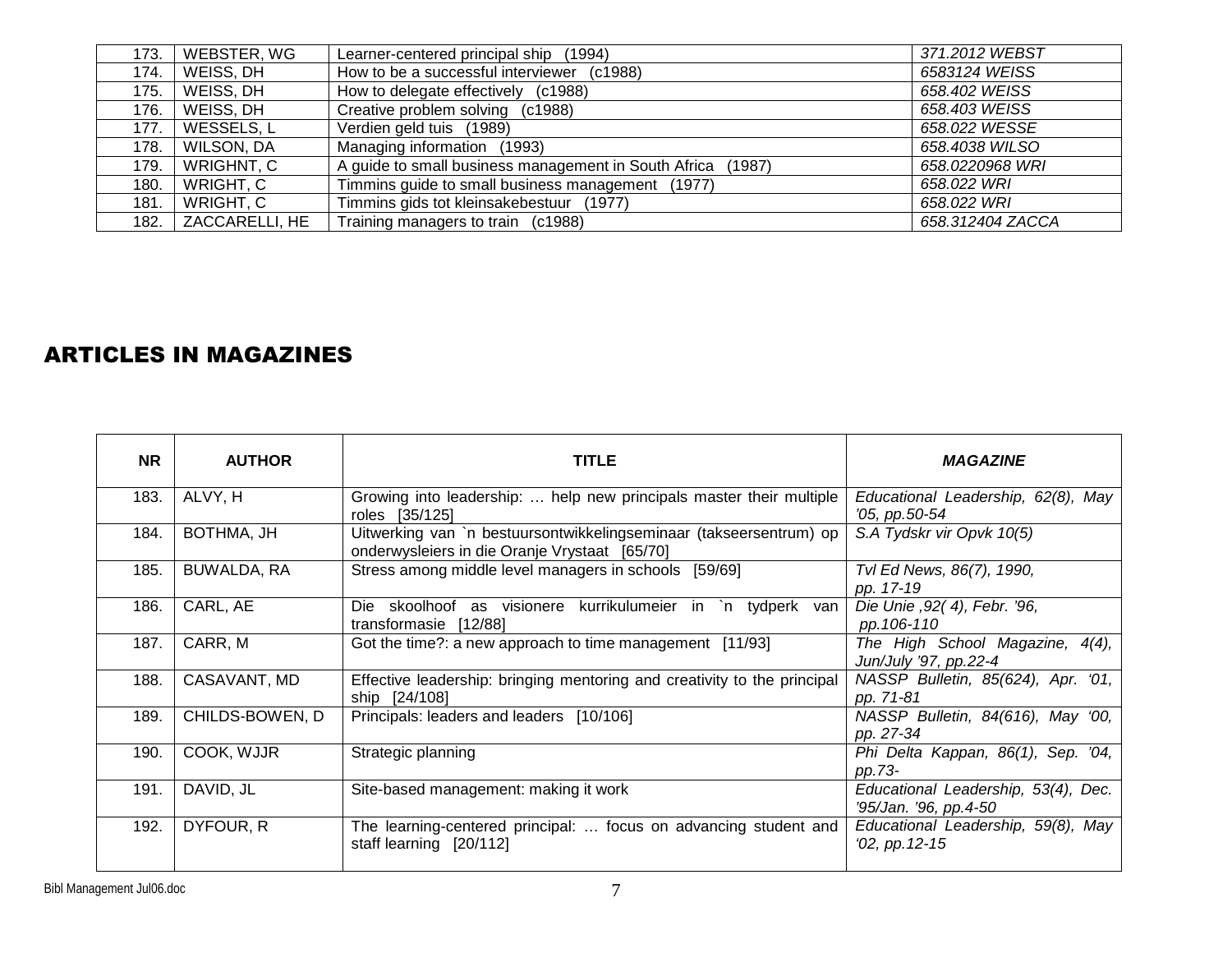| 193. | FISCHER, D           | Lessons for leaders [18/115]                                                                                                                                           | Principal Leadership, 3(3), Nov. '02,<br>pp. 53-55                 |
|------|----------------------|------------------------------------------------------------------------------------------------------------------------------------------------------------------------|--------------------------------------------------------------------|
| 194. | FOUCHE, B            | Knowledge management                                                                                                                                                   | Free State Libraries, Jan.-March '02,<br>$pp.2-6$                  |
| 195. | HARVEY, M            | Measuring the perception of the primary school deputy principal's<br>responsibilities [22/85]                                                                          | Journal of Education Administration,<br>33(4), 1995, pp. 69-91     |
| 196. | HEYSTEEK, J          | School governing bodies: the principal's burden or the light of his or<br>her life?                                                                                    | SA Journal of Education, 24(4), Nov.<br>'04, pp. 308-312           |
| 197. | HOWES, KL            | Identifying, defining a leadership style [2/79]                                                                                                                        | NASSP Bulletin, 77(554), Sept.'93,<br>pp. 37-43                    |
| 198. | ISHERWOOD, GB        | Conflict and the principal ship [7/37]                                                                                                                                 | Education Canada, 32(1), Spring '92,<br>pp.4-7                     |
| 199. | <b>KAUFMAN, R</b>    | Strategic planning for a better society                                                                                                                                | Educational Leadership, 48(7), April<br>'91, pp.4-8                |
| 200. | KEESOR, CA           | Administrative visibility and its effect on classroom behavior                                                                                                         | NASSP Bulletin, 89(643), June '05,<br>pp.64-72                     |
| 201. | LEVITZ, E            | It's a question                                                                                                                                                        | Publico, 13(1), Feb. '93, pp.4-5 (VF<br>Management)                |
| 202. | LYTLE, JH            | The enquiring manager: developing new leadership structures to<br>support reform [18/89]                                                                               | Phi Delta Kappan, 77(10), Jun. '96,<br>pp. 664-670                 |
| 203. | <b>MARSHALL, K</b>   | Recovering from HSPS (Hyperactive Superficial Principal Syndrome):<br>a progress report[necessary to achieve the primary goal of<br>instructional leadership] [13/120] | Phi Delta Kappan, 84(9), May '03,<br>pp.701-709                    |
| 204. | MOROBE, D            | The importance of your business plan                                                                                                                                   | People Dynamics, 17(3), March '99,<br>pp.42-44 (VF Management)     |
| 205. | NGIDI, DP            | Educator's perceptions of the efficiency of school governing bodies                                                                                                    | SA Journal of Education, 24(4), Nov.<br>'04, pp. 260-263           |
| 206. | NORWOOD-<br>YOUNG, J | Haal die 'tand' uit konsultant                                                                                                                                         | Platform, uitg.7, April/Mei '04,<br>pp.34-38                       |
| 207. | PATERSON, F          | Early headship development - what works?: [what professional<br>development is most effective] [29/124]                                                                | Professional Development Today,<br>7(3), Summer '04, pp. 19-26     |
| 208. | PATERSON, F          | Heads together: [employ two head teachers in one school] [30/124]                                                                                                      | Managing Schools Today, 14(3),<br>Jan/Feb. '05, pp. 32-35          |
| 209. | PAWLAS, GE           | A dozen guidelines to ease a principal's journey [24/95]                                                                                                               | NASSP Bulletin, 81(591), Oct. '97,<br>pp. 108-109                  |
| 210. | QUINN, T             | Succession planning: start today                                                                                                                                       | Principal Leadership, 3(2), Oct. '02,<br>pp.24-28                  |
| 211. | RHODES, LA           | On the road to quality                                                                                                                                                 | Educational Leadership, March '92,<br>77-80 (VF School management) |
| 212. | ROSSOUW, JP          | Doelwitbestuur in skole (Deel 11) [8/73]                                                                                                                               | Die Unie, 88(7), Febr. '92,<br>pp. 143-146                         |
| 213. | ROTTIER, J           | The principal and teaming: unleashing the power of collaboration<br>[13/88]                                                                                            | Schools in the Middle, 5(4), May/Jun<br>'96, pp.31-36              |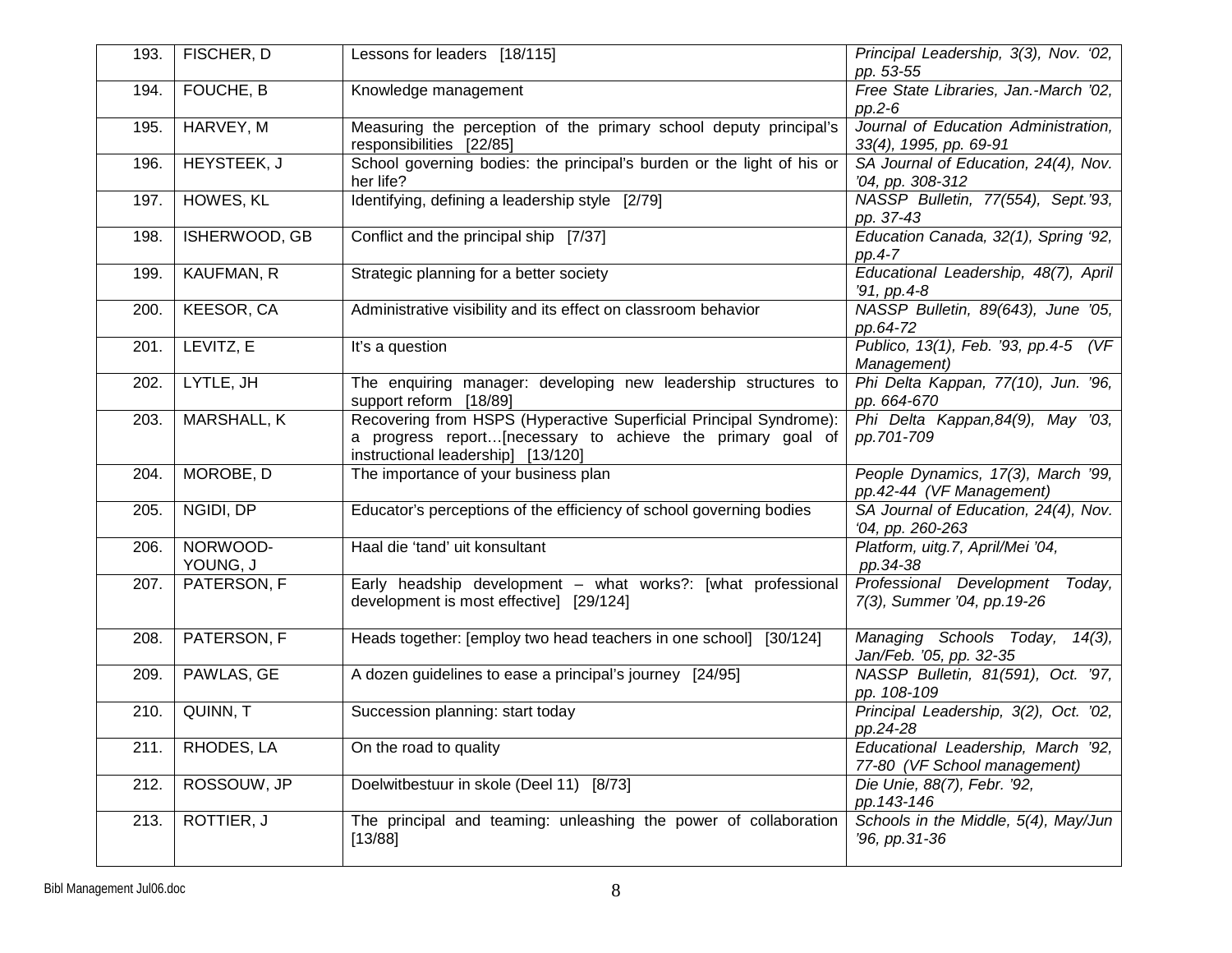| 214. | SCHOLTZ, G                       | Die plaaslike gemeenskap en skoolgeriewe [42/72]                                                                            | Opvoeding en Kultuur, 14(3), 1991,<br>$pp.6-8$                                            |
|------|----------------------------------|-----------------------------------------------------------------------------------------------------------------------------|-------------------------------------------------------------------------------------------|
| 215. | <b>SCHULTZ, LE</b>               | The rings of management: the new management theory                                                                          | Human Systems Management, vol.1,<br>1991, pp.11-17 (VF Management)                        |
| 216. | SINGH, P                         | Use of the Collegial Leadership Model of Emancipation to transform<br>traditional management practices in secondary schools | SA Journal of Education, 25(1), Feb.<br>'05, pp. 11-17                                    |
| 217. | SPENGLER, JJ                     | Riglyne vir die finansiële bestuur van Suid-Afrikaanse skole =<br>guidelines for the financial management of schools        | Journal of Education and training,<br>20(1), July '99, pp.49-62 (VF School<br>management) |
| 218. | STEYN, GM                        | The realization of empowerment and teamwork in quality schools                                                              | South African Journal of Education,<br>20(4), 2000, pp. 267-274 (VF School<br>management) |
| 219. | STEYN, M                         | Onderwyserdeelname in die bestuur van skole: die bemagtigingsfaktor<br>[2/87]                                               | Educare, 24(2), 1995,<br>pp.97-109                                                        |
| 220. | TOOMS, A                         | The rookie's playbook: insights and dirt for new principals [19/117]                                                        | Phi Delta Kappan, 84(7), Mar. '03,<br>pp.530-533                                          |
| 221. | VAN DER LINGEN, B                | Lees die tekens                                                                                                             | Publico, 13(1), Feb. '93, pp. 18-19<br>(VF Management)                                    |
| 222. | <b>VAN DER</b><br>WESTHUIZEN, PC | Conflict management techniques for unrest situations in schools<br>[47/70]                                                  | S.A Tydskr vir Opvk, 11(1), 1991, pp.<br>$31 - 37$                                        |
| 223. | VAN DYK, FJ                      | Klimaatskepping as bestuurstrategie van die skoolhoof [9/73].                                                               | Onderwysbulletin, 35(2), Des. '91,<br>pp.8-20                                             |
| 224. | VAN WYK, N                       | School governing bodies: the experiences of South African educators                                                         | South African Journal of Education,<br>24(1), 2004, pp.49-54 (VF School<br>management)    |
| 225. | VANDENBURGHE,<br>R               | Creative management of a school: a matter of vision and daily<br>interventions [3/84]                                       | $\overline{of}$<br>Journal<br>Educational<br>Administration, 33(2), 1995,<br>pp. 31-51    |
| 226. | VICENTE, A                       | Kry beheer oor jou dokumente                                                                                                | Platform, Uitg.6, Feb./Mar '04,<br>pp. 18-24                                              |
| 227. | WEBER, E                         | New controls and accountability for SA teachers and schools :the<br><b>Integrated Quality Management Systems</b>            | Perspectives in Education, 23(2),<br>Jun '05, pp.63-72                                    |
| 228. | <b>WHITAKER,T</b>                | "Hi, I'm the new principal": making your first year work [22/86]                                                            | in<br>Middle,<br>Schools<br>the<br>$5(2)$ ,<br>Nov/.Dec. '95, pp.41-43                    |
| 229. | XABA, MJ                         | Governors or watchdogs?: the role of educators in school governing<br>bodies                                                | SA Journal of Education, 24(4), Nov.<br>'04, pp.313-316                                   |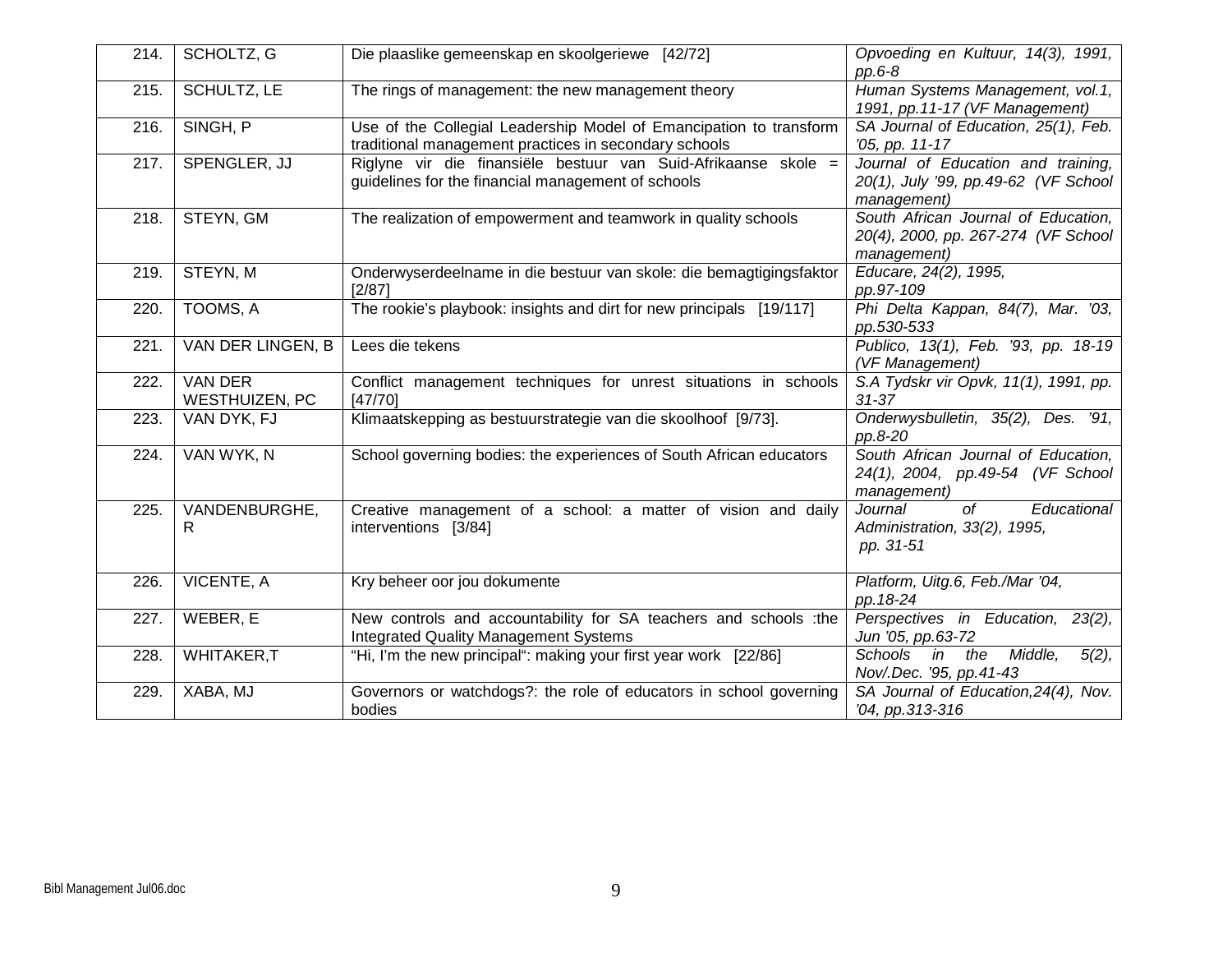## ARTICLES ON INTERNET

| <b>NR</b> | <b>AUTHOR</b> | <b>TITLE</b>                                                                                                                         | <b>ADDRESS</b>                                                                                                     |
|-----------|---------------|--------------------------------------------------------------------------------------------------------------------------------------|--------------------------------------------------------------------------------------------------------------------|
| 230.      | <b>ANON</b>   | Women and men in managerial positions<br>(2004)                                                                                      | http://europa.eu.int/comm/employment_social/women_men_stats/<br>out/measures_out4311_en.htm<br>(VF Management)     |
| 231.      | <b>ANON</b>   | Gender $-$ a struggle within a struggle $(2006)$                                                                                     | http://www.cosatu.org.za/shop/shop1101/shop1101-10.htm<br>(VF Management)                                          |
| 232.      | <b>ANON</b>   | More women are entering the global labour<br>force than ever before, but job equality,<br>poverty reduction remain elusive<br>(2004) | http://www.ilo.org/public/english/bureau/inf/pr/2004/9.htm<br>(VF Management)                                      |
| 233.      | <b>ANON</b>   | Only one in ten executive managers are<br>women (2006)                                                                               | http://www.ssb.no/english/magazine/art-2005-01-28-01-en.html<br>(VF Management)                                    |
| 234.      | <b>ANON</b>   | Erwin goes against black equity by force<br>(2000)                                                                                   | http://www.suntimes.co.za/2000/10/01/business/news/news01.ht<br>(VF Management)                                    |
| 235.      | <b>ANON</b>   | Applying total quality management principles<br>to secondary education (2002)                                                        | httm://www.nwrel.org/scpd/sirs/9/s035.html<br>(VF School management)                                               |
| 236.      | <b>ANON</b>   | Tiger Kloof School<br>$-qoverning$<br>body<br>constitution (2006)                                                                    | http://www.tigerkloof.nw.school.za/governing.htm<br>(VF School management)                                         |
| 237.      | <b>ANON</b>   | Governing body serving two or more schools<br>(2006)                                                                                 | http://www.polity.org.za/html/govdocs/legislation/1996/act96-<br>084.html<br>(VF School management)                |
| 238.      | <b>ANON</b>   | The Total Quality Management Free Article<br>Library (2002)                                                                          | http://work911.com/tqmarticles.htm<br>(VF School management)                                                       |
| 239.      | <b>AVOV</b>   | Women<br>into<br>moving<br>management<br>positions(2006)                                                                             | http://www.bundesregierung.de/servlet/init.cms.layout.LayoutServ<br>let?global.naviknoten=10157<br>(VF Management) |
| 240.      | CHAUDRON, D   | Evaluating you total quality effort (2003)                                                                                           | http://www.organizedchange.com/tqmeval.htm<br>(VF Management)                                                      |
| 241.      | CHAUDRON, D   | Re-engineering and TQM :approaches to<br>organizational change told as a "tale of three<br>villages" (2003)                          | http://www.organizedchange.com/village.http<br>(VF Management)                                                     |
| 242.      | CHAUDRON, D   | Elements of quality (2002)                                                                                                           | http://www.organizedchange.com.tqmelem.htm<br>(VF School management)                                               |
| 243.      | CHIYODA-KU, K | Women in managerial positions (1984-2004)<br>$[2006]$ ?                                                                              | http://web-japan.org/stats/stats/18WME42.html<br>(VF, Management)                                                  |